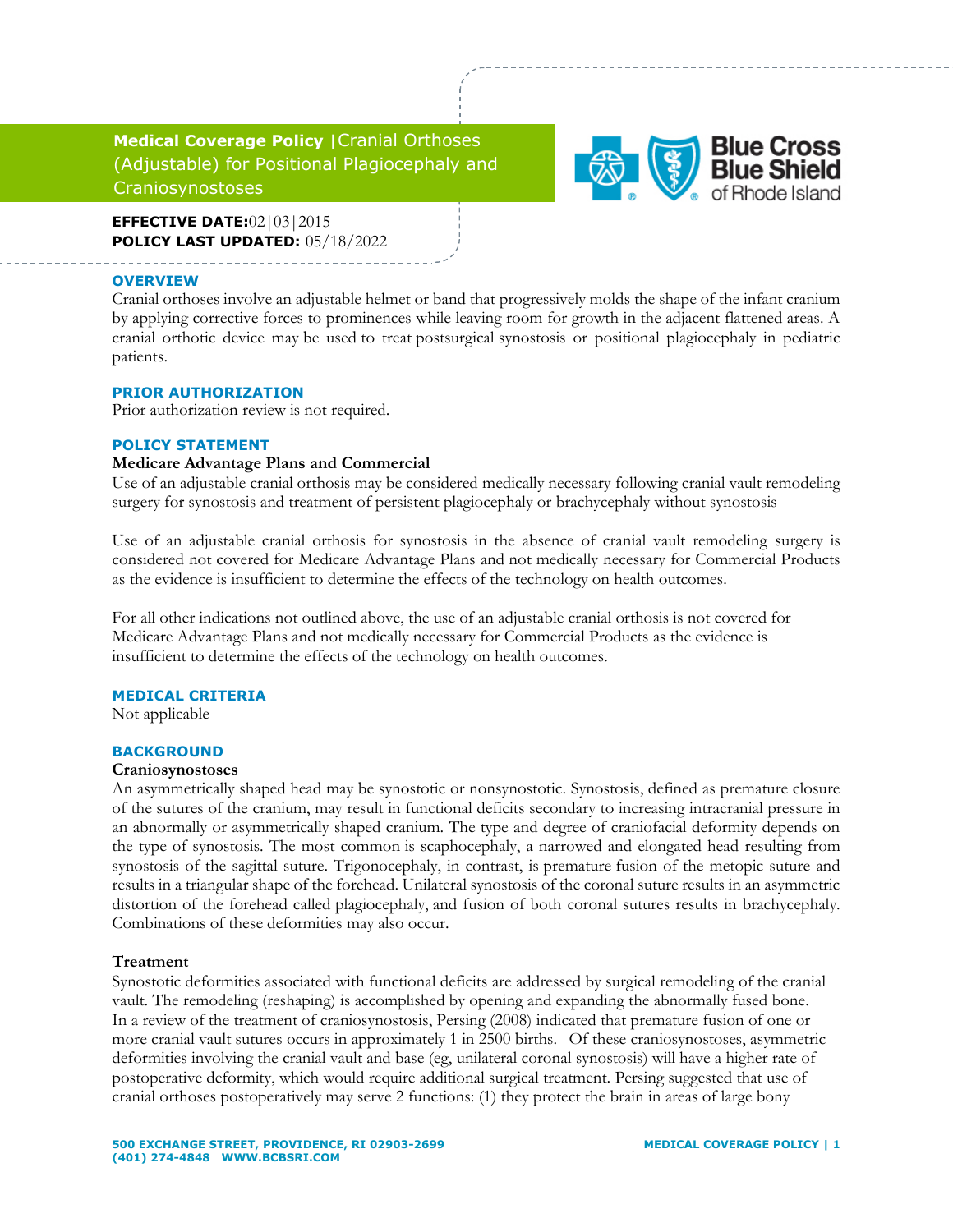defects, and (2) they may remodel the asymmetries in skull shape, particularly when the bone segments are more mobile.

For individuals who have open or endoscopic surgery for craniosynostosis who receive a postoperative cranial orthosis, the evidence includes case series. Relevant outcomes are change in disease status, morbid events, functional outcomes, quality of life, and treatment-related morbidity. Overall, the evidence on the efficacy of cranial orthoses following endoscopic-assisted or open cranial vault remodeling surgery for craniosynostosis is limited. However, functional impairments are related to craniosynostosis, and there is a risk of harm from additional surgery when severe deformity has not been corrected. Because cranial orthoses can facilitate remodeling, use of a cranial orthosis is likely to improve outcomes after cranial vault remodeling for synostosis. The evidence is sufficient to determine that the technology results in a meaningful improvement in the net health outcome.

## **Plagiocephaly**

Plagiocephaly without synostosis, also called positional or deformational plagiocephaly, can be secondary to various environmental factors including, but not limited to, premature birth, restrictive intrauterine environment, birth trauma, torticollis, cervical anomalies, and sleeping position. Positional plagiocephaly typically consists of right or left occipital flattening with advancement of the ipsilateral ear and ipsilateral frontal bone protrusion, resulting in visible facial asymmetry. Occipital flattening may be self-perpetuating in that once it occurs, it may be increasingly difficult for the infant to turn and sleep on the other side. Bottle feeding, a low proportion of "tummy time" while awake, multiple gestations, and slow achievement of motor milestones may contribute to positional plagiocephaly. The incidence of plagiocephaly has increased rapidly in recent years; this is believed to be a result of the "Back to Sleep" campaign recommended by the American Academy of Pediatrics, in which a supine sleeping position is recommended to reduce the risk of sudden infant death syndrome. It has been suggested that increasing awareness of identified risk factors and early implementation of good practices will reduce the development of deformational plagiocephaly.

### **Treatment**

It is estimated that about two-thirds of plagiocephaly cases may auto-correct spontaneously after regular changes in sleeping position or following physical therapy aimed at correcting neck muscle imbalance. A cranial orthotic device is usually requested after a trial of repositioning fails to correct the asymmetry, or if the child is too immobile for repositioning.

### **Cranial Orthoses for Positional Plagiocephaly**

Results from the HElmet therapy Assessment in Deformed Skulls trial have suggested that, in a practice setting, the effectiveness of cranial orthoses may not differ from the natural course of development for infants with moderate to severe plagiocephaly and brachycephaly. However, the validity of these results is limited by the low percentage of infants who wore the cranial orthoses for the duration of the trial and the relatively low percentage of infants who achieved recovery in either group. In addition, the efficacy of cranial orthoses in infants with very severe plagiocephaly was not addressed. A few reports have assessed the association between positional plagiocephaly and functional impairments. The largest controlled study found no difference in function between infants with plagiocephaly and age-matched concurrent controls. While some series have suggested an association between plagiocephaly and developmental delay, they lacked controls and did not evaluate the possible causal relation to observed association. Results of a study on rightsided verses left-sided plagiocephaly suggested an association between left-sided and functional performance but these results have not been confirmed. During the 2019 update for this policy, professional society clinical input was sought with a response that acknowledged the evidence limitations but an endorsement of current professional guidelines.

### **Regulatory Status**

Several devices cleared for marketing by the U.S. Food and Drug Administration through the 510(k) process are intended to apply passive pressure to prominent regions of an infant's cranium to improve cranial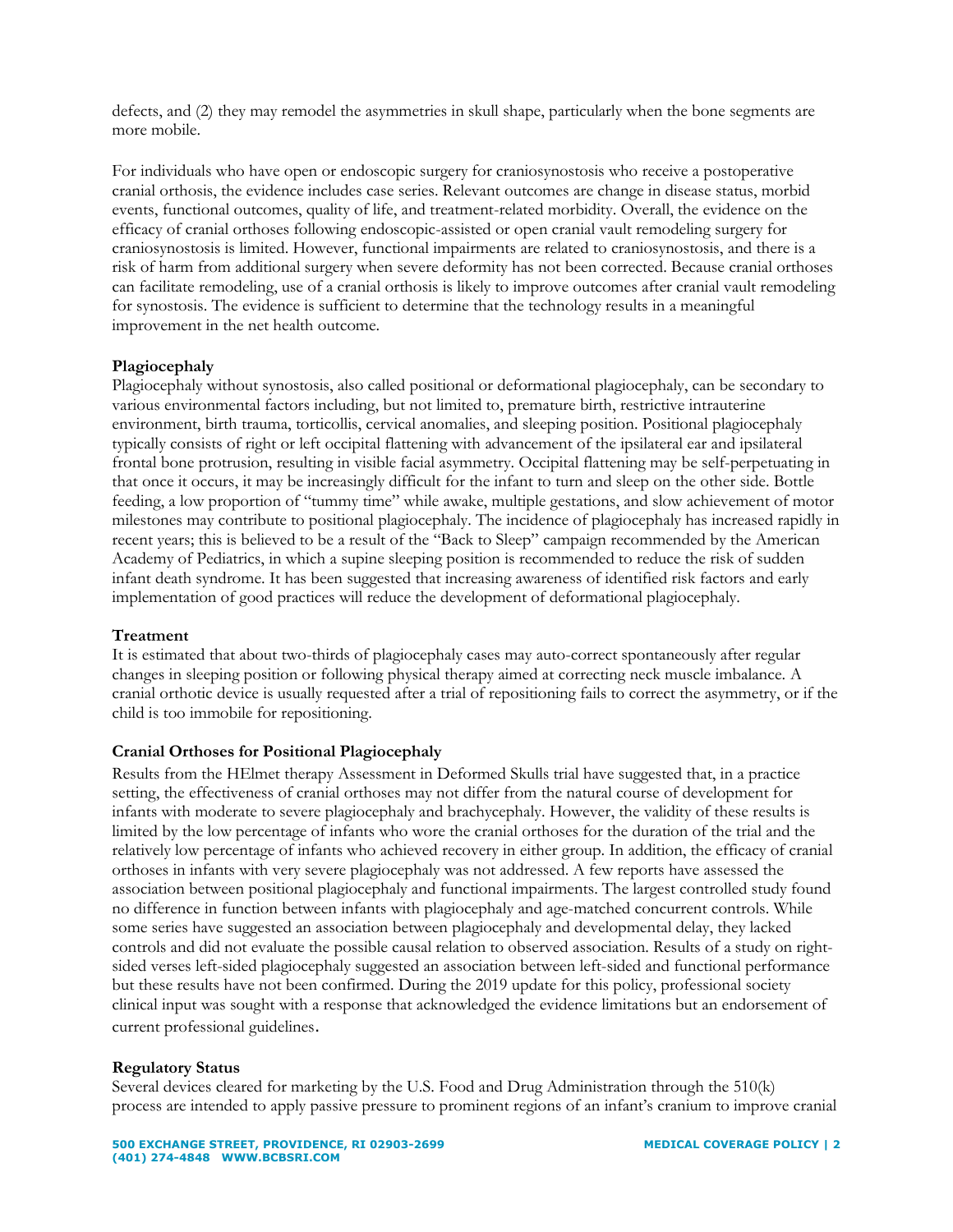symmetry and/or shape in infants from 3 to 18 months of age. Food and Drug Administration product code: MVA.

### **COVERAGE**

Benefits may vary between groups and contracts. Please refer to the appropriate Evidence of Coverage, Subscriber Agreement for applicable durable medical equipment benefits/coverage.

### **CODING**

#### **Medicare Advantage Plans and Commercial**

The following HCPCS code(s) is medically necessary when filed with a covered diagnosis:

**S1040** Cranial remolding orthosis, rigid, with soft interface material, custom fabricated, includes fitting and adjustment(s).

Covered ICD-10 Diagnoses **Q67.3 Q75.0**

**RELATED POLICIES**

Not applicable

### **PUBLISHED**

Provider Update, July 2022 Provider Update, December 2021 Provider Update, November 2020 Provider Update July 2019 Provider Update, December 2017

#### **REFERENCES**

- 1. Kaufman BA, Muszynski CA, Matthews A, et al. The circle of sagittal synostosis surgery. Semin Pediatr Neurol. Dec 2004; 11(4): 243-8. PMID 15828707
- 2. Stevens PM, Hollier LH, Stal S. Post-operative use of remoulding orthoses following cranial vault remodelling: a case series. Prosthet Orthot Int. Dec 2007; 31(4): 327-41. PMID 18050005
- 3. Jimenez DF, Barone CM, Cartwright CC, et al. Early management of craniosynostosis using endoscopicassisted strip craniectomies and cranial orthotic molding therapy. Pediatrics. Jul 2002; 110(1 Pt 1): 97-104. PMID 12093953
- 4. Jimenez DF, Barone CM. Early treatment of anterior calvtimes craniosynostosis using endoscopicassisted minimally invasive techniques. Childs Nerv Syst. Dec 2007; 23(12): 1411-9. PMID 17899128
- 5. Jimenez DF, Barone CM. Endoscopic technique for sagittal synostosis. Childs Nerv Syst. Sep 2012; 28(9): 1333-9. PMID 22872245
- 6. Jimenez DF, Barone CM. Multiple-suture nonsyndromic craniosynostosis: early and effective management using endoscopic techniques. J Neurosurg Pediatr. Mar 2010; 5(3): 223-31. PMID 20192637
- 7. Gociman B, Marengo J, Ying J, et al. Minimally invasive strip craniectomy for sagittal synostosis. J Craniofac Surg. May 2012; 23(3): 825-8. PMID 22565892
- 8. Honeycutt JH. Endoscopic-assisted craniosynostosis surgery. Semin Plast Surg. Aug 2014; 28(3): 144-9. PMID 25210508
- 9. Shah MN, Kane AA, Petersen JD, et al. Endoscopically assisted versus open repair of sagittal craniosynostosis: the St. Louis Children's Hospital experience. J Neurosurg Pediatr. Aug 2011; 8(2): 165- 70. PMID 21806358
- 10. Chan JW, Stewart CL, Stalder MW, et al. Endoscope-assisted versus open repair of craniosynostosis: a comparison of perioperative cost and risk. J Craniofac Surg. Jan 2013; 24(1): 170-4. PMID 23348279
- 11. van Wijk RM, van Vlimmeren LA, Groothuis-Oudshoorn CG, et al. Helmet therapy in infants with positional skull deformation: randomised controlled trial. BMJ. May 01 2014; 348: g2741. PMID 24784879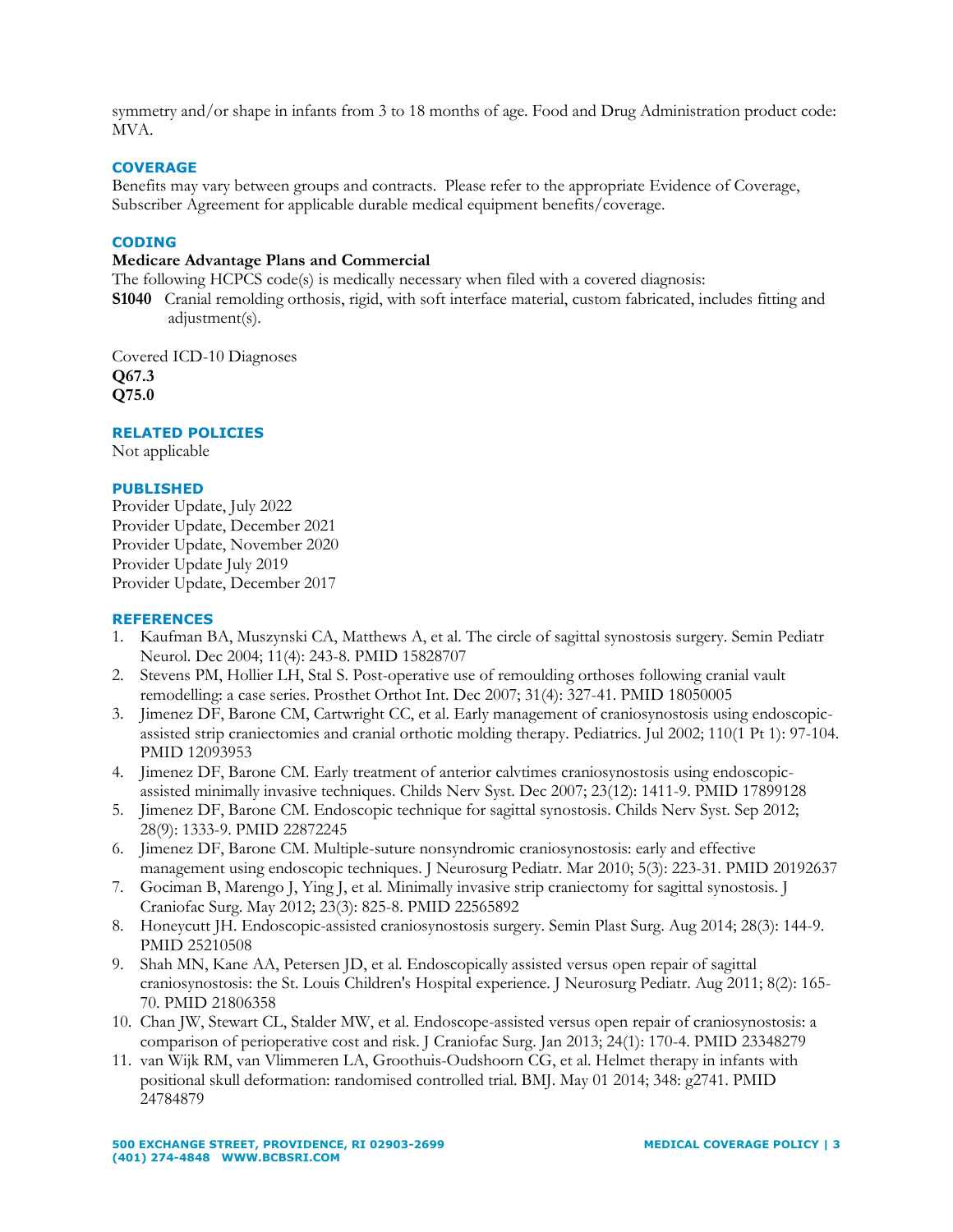- 12. McGarry A, Dixon MT, Greig RJ, et al. Head shape measurement standards and cranial orthoses in the treatment of infants with deformational plagiocephaly. Dev Med Child Neurol. Aug 2008; 50(8): 568-76. PMID 18754893
- 13. Mulliken JB, Vander Woude DL, Hansen M, et al. Analysis of posterior plagiocephaly: deformational versus synostotic. Plast Reconstr Surg. Feb 1999; 103(2): 371-80. PMID 9950521
- 14. Loveday BP, de Chalain TB. Active counterpositioning or orthotic device to treat positional plagiocephaly?. J Craniofac Surg. Jul 2001; 12(4): 308-13. PMID 11482615
- 15. Xia JJ, Kennedy KA, Teichgraeber JF, et al. Nonsurgical treatment of deformational plagiocephaly: a systematic review. Arch Pediatr Adolesc Med. Aug 2008; 162(8): 719-27. PMID 18678803
- 16. Graham JM, Gomez M, Halberg A, et al. Management of deformational plagiocephaly: repositioning versus orthotic therapy. J Pediatr. Feb 2005; 146(2): 258-62. PMID 15689920
- 17. Kluba S, Kraut W, Calgeer B, et al. Treatment of positional plagiocephaly--helmet or no helmet?. J Craniomaxillofac Surg. Jul 2014; 42(5): 683-8. PMID 24238984
- 18. Couture DE, Crantford JC, Somasundaram A, et al. Efficacy of passive helmet therapy for deformational plagiocephaly: report of 1050 cases. Neurosurg Focus. Oct 2013; 35(4): E4. PMID 24079783
- 19. Fowler EA, Becker DB, Pilgram TK, et al. Neurologic findings in infants with deformational plagiocephaly. J Child Neurol. Jul 2008; 23(7): 742-7. PMID 18344457
- 20. Panchal J, Amirsheybani H, Gurwitch R, et al. Neurodevelopment in children with single-suture craniosynostosis and plagiocephaly without synostosis. Plast Reconstr Surg. Nov 2001; 108(6): 1492-8; discussion 1499-500. PMID 11711916
- 21. Miller RI, Clarren SK. Long-term developmental outcomes in patients with deformational plagiocephaly. Pediatrics. Feb 2000; 105(2): E26. PMID 10654986
- 22. Shamji MF, Fric-Shamji EC, Merchant P, et al. Cosmetic and cognitive outcomes of positional plagiocephaly treatment. Clin Invest Med. Oct 06 2012; 35(5): E266. PMID 23043707
- 23. Tamber MS, Nikas D, Beier A, et al. The Role of Cranial Molding Orthosis (Helmet) Therapy. 2016; https://www.cns.org/guidelines/browse-guidelines-detail/5-role-of-cranial-molding-orthosis-helmettherapy. Accessed January 28, 2021.
- 24. Tamber MS, Nikas D, Beier A, et al. Guidelines: Congress of Neurological Surgeons Systematic Review and Evidence-Based Guideline on the Role of Cranial Molding Orthosis (Helmet) Therapy for Patients With Positional Plagiocephaly. Neurosurgery. Nov 2016; 79(5): E632-E633. PMID 27759675
- 25. National Institute of Neurological Disorders and Stroke (NINDS). Craniosynostosis Information Page. 2017; https://www.ninds.nih.gov/Disorders/All-Disorders/Craniosynostosis-Information-Page. Accessed January 28, 2021.
- 26. Laughlin J, Luerssen TG, Dias MS, et al. Prevention and management of positional skull deformities in infants. Pediatrics. Dec 2011; 128(6): 1236-41. PMID 22123884
- 27. Persing J, James H, Swanson J, et al. Prevention and management of positional skull deformities in infants. American Academy of Pediatrics Committee on Practice and Ambulatory Medicine, Section on Plastic Surgery and Section on Neurological Surgery. Pediatrics. Jul 2003; 112(1 Pt 1): 199-202. PMID 12837890
- 28. AAP Publications Reaffirmed or Retired. Pediatrics Jul 2018, 142 (1) e20181297; DOI: 10.1542/peds.2018-1297
- 29. Moon RY, Moon RY, Darnall RA, et al. SIDS and other sleep-related infant deaths: expansion of recommendations for a safe infant sleeping environment. Pediatrics. Nov 2011; 128(5): 1030-9. PMID 22007004